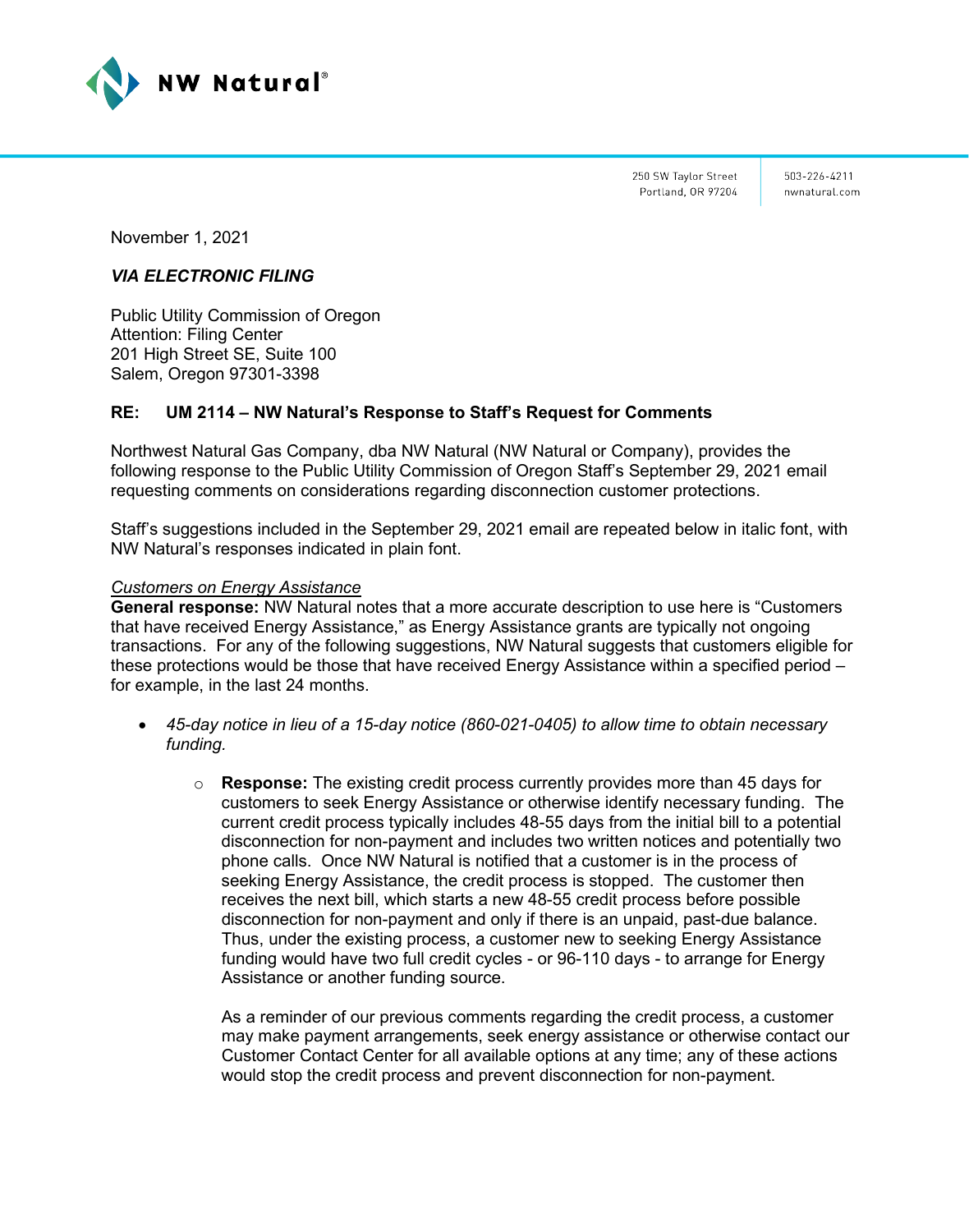- *TPAs extended to 24 months (860–021-0415).* 
	- o **Response:** NW Natural can support this proposal; providing additional time may help customers find affordable ways to stay current on their chosen TPA and utility account.
- *Waive reconnect fee and field visit charge (once, maybe twice per year) (860-021-0330 and 0420).* 
	- o **Response:** NW Natural notes that both the reconnection fee and field visit charge exist to recover the incremental cost of sending field resources to service addresses to perform disconnection and reconnection activities. These fees exemplify the ratemaking principle of cost causation, wherein the cost of an activity is borne by the customers that create the cost or benefit from the cost. Waiving these fees has the effect of creating a subsidy borne by all customers. It should also be noted that Energy Assistance funds are used for reconnection fees when customers are reconnecting after disconnection for non-payment. In this case, waivers of the reconnection fees would result in additional Energy Assistance dollars being available. If the Commission chooses to implement a waiver of reconnection fees and field collection charges for customers receiving Energy Assistance, NW Natural would suggest these fees be waived entirely and not just for once or twice a year – this would relieve the administrative burden on our customer service representatives who would have to manually research and track the fee waiver status of each customer in this situation. In addition, any change in charging reconnection fees and field collection charges or eliminating them permanently, should be done with a holistic view that considers how the incremental costs associated with these activities will be recovered.
- *Waive deposit payments (860-021-0205).*
	- o **Response:** NW Natural notes that requiring deposits for all customers unable to meet credit criteria results in a lower bad debt experience, which translates into lower rates for all customers. During the current pandemic, the Company has found that early application of deposits has been a useful tool for customers, helping to relieve arrearages where applicable. NW Natural continues to believe requiring deposits from all customers that do not meet credit criteria provides value in keeping overall costs low for all customers. Any change in this practice should consider the impact on other areas, such as bad debt expense.
- *Allow equal payment when there is a balance on the account (860-021-0414).* 
	- o **Response:** This condition currently exists. In addition to the Equal Payment Plan NW Natural offers to customers that are current on their accounts (as described in tariff Schedule B), NW Natural offers (as described in tariff Rule 9) the choice of a Level Payment Plan or a Current Bill Plus Plan to customers with past-due accounts. The Level Payment Plan is an equal payment plan that includes the past-due balance.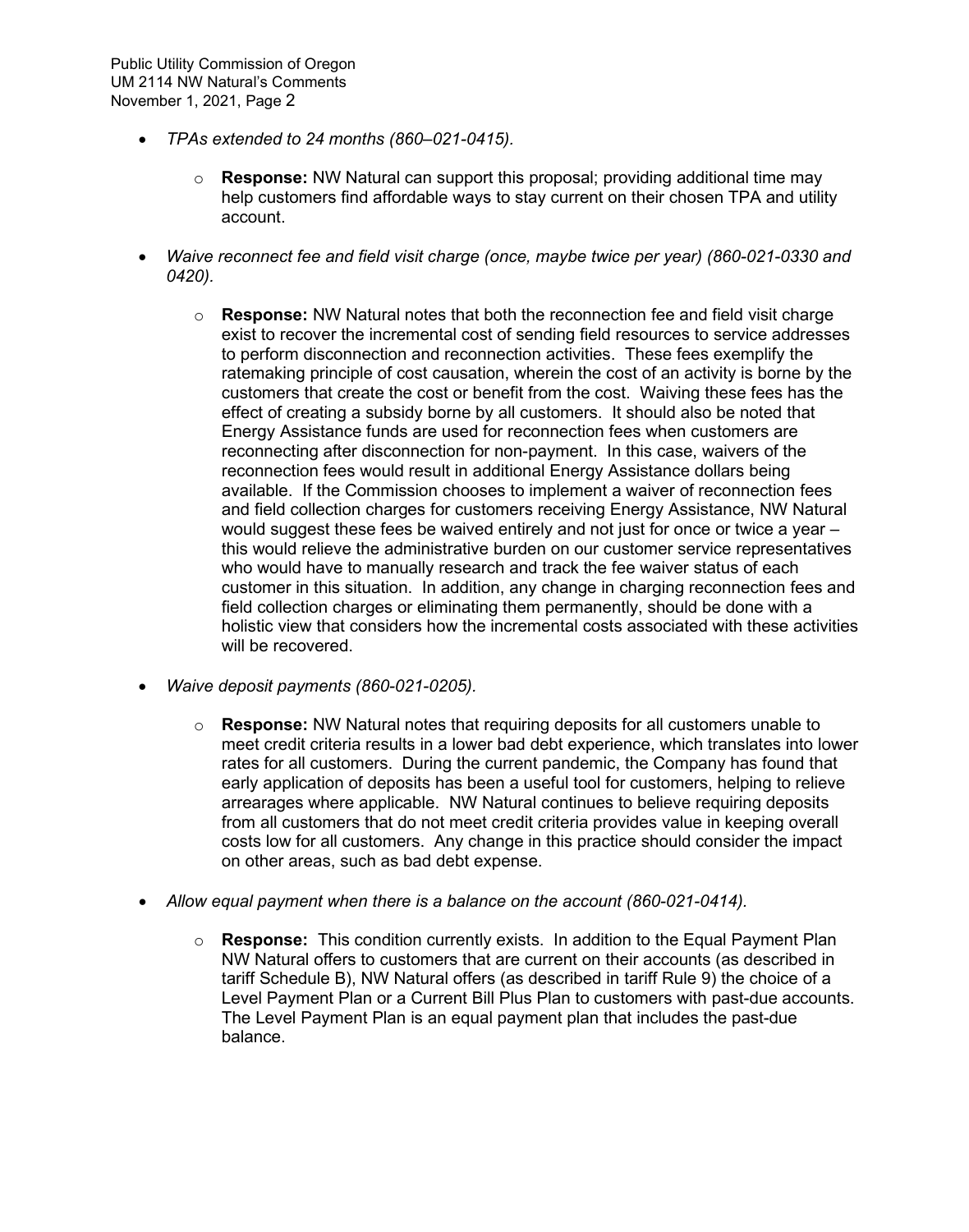- *Notify Energy Trust of Oregon of customers placed on Energy Assistance. Share customer information, including energy usage and billing data.* 
	- o **Response:** NW Natural would like further clarification and description of the intent of this proposal. NW Natural currently offers an energy efficiency program for its lowincome customers. Since 2002, NW Natural's Oregon Low-Income Energy Efficiency (OLIEE) program, which is funded through a portion of the Company's Schedule 301 Public Purposes Funding Surcharge, assists NW Natural's low-income customers by reducing their natural gas needs through the installation of highefficiency gas equipment, home weatherization and providing energy education.

In addition, NW Natural notes that the sharing of customer information with the Energy Trust of Oregon is governed by OAR 860-086. Specifically, OAR 860-086- 0040(2) prohibits the sharing of certain customer information, including billing and payment history.

- o *Require Energy Trust to track Energy Assistance customer activities and report on energy usage (Energy Usage Index) pre-/post-interaction.*
	- **Response:** Please see response above for NW Natural's concerns with providing Energy Trust of Oregon with prohibited data.

### *Medical Certificates*

- *Maintain two-month self-certification (860-021-0410).* 
	- o **Response**: The current practice of providing customers a longer time-period in which to provide the certification required by OAR 860-021-0410 was the result of the impact of the pandemic before vaccines when the activity of daily life was confined to one's home. Now that vaccines are available and vaccination rates continue to rise, the population is moving about more freely, and medical appointments can occur. In addition, the increased availability and use of tele-health services offers another opportunity to obtain the required certification. Given these improvements since the waiver for certification was enacted, it may no longer be appropriate to extend the period for certification.
- *Maintain not required to enter a TPA (860-021-0415).* 
	- o **Response:** The existing rules under OAR 860-021-410(5) clearly indicate an emphasis that a medical certificate should be linked with a requirement to pay. NW Natural believes this linkage should continue to be part of the medical certificate process. NW Natural notes that our customers with medical certificates receive an individualized level of customer service through our dedicated team that handles all medical certificate cases. This team assists customers with medical certificates in establishing time payment arrangements (TPAs), renegotiating TPAs whenever necessary, connecting these customers with Energy Assistance, individualized notices and call-aheads and obtaining permission from Staff prior to disconnection for non-payment. This individualized attention given to medical certificate customers ensures a higher level of assistance in preventing the conditions that would result in a disconnection for non-payment.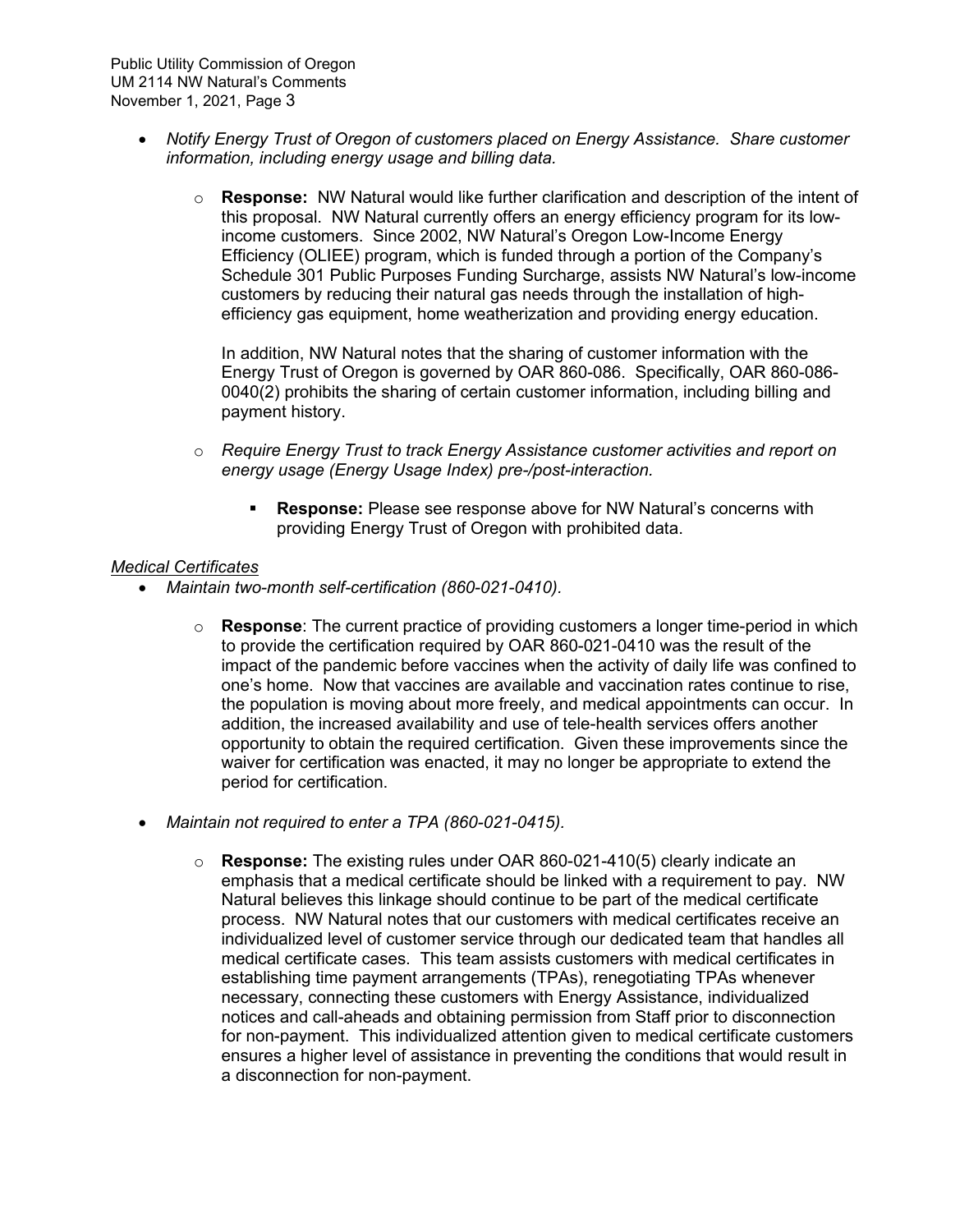## *Severe Weather Moratorium (860-021-0407)*

- *Add AQI (100 and above (or 150 and above)) to the rule.* 
	- o **Response:** NW Natural has implemented a process to enable compliance with Order No. 21-236 in docket UM 2114, such that disconnections for non-payment do not occur on days when the AQI is 100 or higher. For future rulemakings, NW Natural would encourage setting this threshold consistent with proposed Oregon OSHA rules (currently proposed at 150 AQI). NW Natural suggests that any rule should reference the Oregon OSHA rule without specifying an exact AQI level to promote consistency between the rules and avoid confusion for utility operations.
- *Add wildfire displacement (no disconnects during an evacuation order; or the day of and day after the order has been lifted) to the rule.* 
	- o **Response:** NW Natural is supportive of exploring this rule change.

Any rule to be considered should provide detail on the duration and under what conditions the protections would remain in place.

- o *Potentially adding a reconnection rule for customers impacted by wildfires and recently disconnected, i.e., last 72 hours.* 
	- **Response:** NW Natural notes that in these situations, it is difficult to implement requirements on reconnections due to safety concerns and if a high volume of reconnections is needed. Conditions will be unpredictable after a natural disaster event, especially when evacuations of the area have occurred. Even after emergency conditions subside, there may still be safety concerns that prevent reconnection of service and are beyond the control of the utilities. In the case of wildfires, it may also be that many disconnections for safety considerations have occurred, which will complicate the ability to reconnect all customers within a pre-set time. This is even further complicated by the requirement for a customer to have either returned to the premise or to make appropriate access arrangements with the Company for the reconnection, which will include a safety inspection of all appliances and the thermostat before a relight can occur.
- *Add the 3 days before and after a 32 degree weather event.* 
	- o **Response:** NW Natural notes that this condition will be difficult to monitor and plan for, given the availability of reliable weather forecasts 3 days ahead. Existing rules provide protection for customers such that disconnections do not occur on Fridays or any day where a next-day reconnection is not possible due to holidays.
	- o *Potentially adding a reconnection rule for customers recently disconnected.*
		- **Response:** As indicated above, NW Natural notes that it is difficult to implement requirements on reconnections within a pre-set timeframe due to the unpredictability of coordinating a customer's availability and access to the customer's equipment.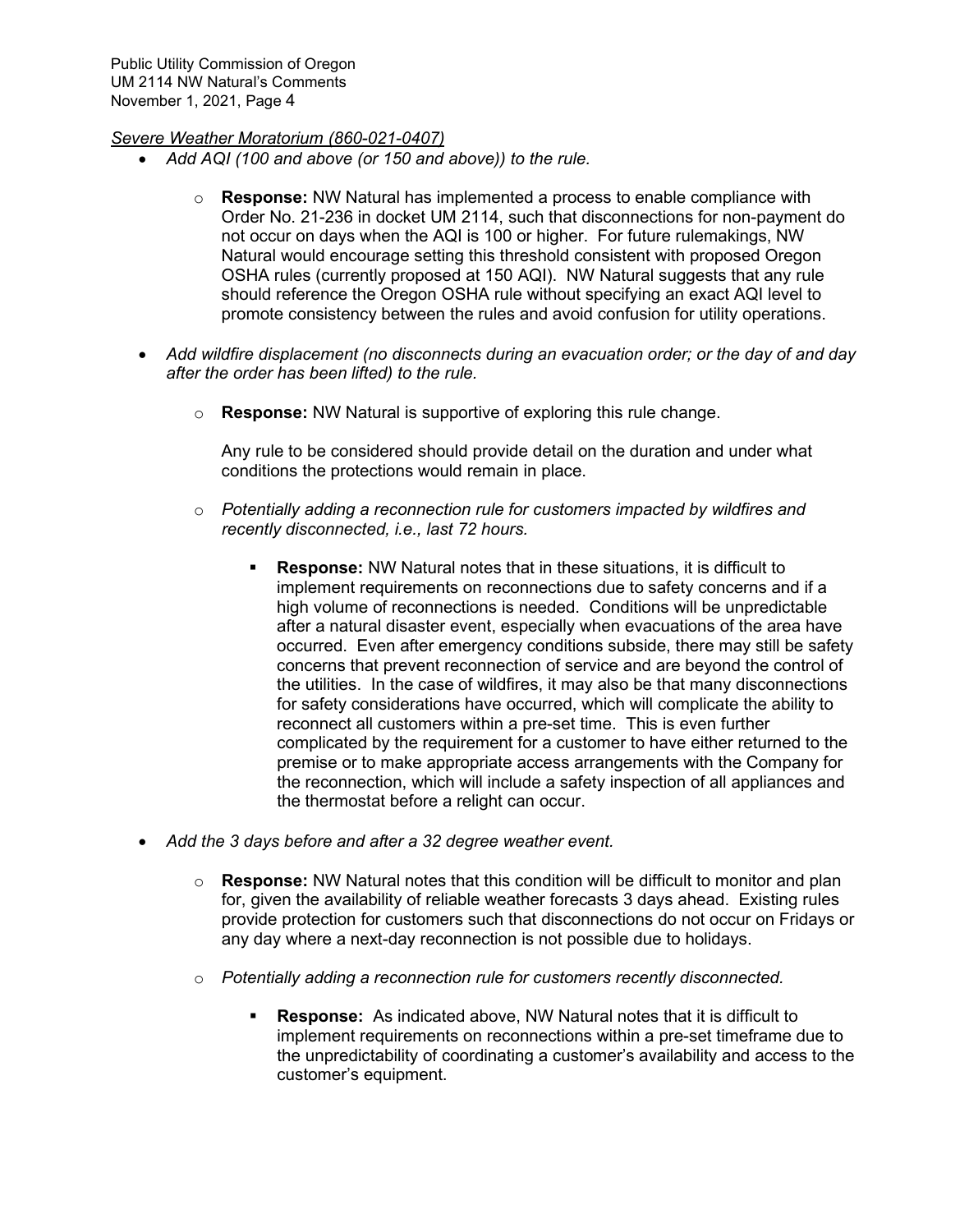- *Add 3 days day before and after a heat advisory.*
	- o **Response:** NW Natural believes this proposal should not apply to gas utilities.
	- o *Potentially adding a reconnection rule for customers recently disconnected.*
		- **Response:** NW Natural believes this proposal should not apply to gas utilities.
- *Add an incentive for utility to have a winter protection program, potentially incentivizing a program that would ban disconnections from Dec 1st – March 1st for customers receiving Energy Assistance, any customer having difficulty paying their bill if the household has children under 18 years old, people 62 years or older, or people whose health would be threatened by the loss of service. (This would be in lieu of the 32-degree weather event protection listed above)* 
	- o **Response:** NW Natural appreciates Staff bringing forward innovative approaches for consideration. Commission Staff should expand on their vision of this potential program and further clarify how it could work. NW Natural notes that such a program should also include a time payment arrangement, like the medical certificate process.

### *Basic Energy Allotment when customers are disconnected*

- *Customers essentially wouldn't lose all access, but still retain access to a minimal (lifeline) amount of energy for a given period as they obtain funding to be reconnected.*
	- o *Funded through a blend of tariff/voluntary-giving programs.*
	- o *May require investments in smart/net meters or other infrastructure investments.*

**Response:** While this particular concept is unable to be implemented utilizing our existing gas service technology, we look forward to more discussions on innovative approaches to support our customers.

### *Voluntary Programs*

- *We would like to introduce a procedure for allowing customers to donate money to a fund for disconnection abatement. This fund will be included on every customer bill and will allow for rounding up or making a specific donation amount. Those funds would be disbursed to customers facing disconnection, i.e., to defray costs associated with disconnection. These funds should be disbursed to customers, with minimal administrative costs (>10% of total funds being spent on administrative costs).*
	- o **Response:** NW Natural's Gas Assistance Program (GAP) provides supplemental assistance to low-income households, particularly those with young children and disabled, medically compromised, and elderly customers.<sup>[1](#page-4-0)</sup> GAP is a donation-based program with contributions made annually by NW Natural customers, employees,

<span id="page-4-0"></span><sup>1</sup> NW Natural provided an overview of GAP at the September 30, 2021 workshop held in UM 2114. Please see presentation at this link: [https://www.oregon.gov/puc/utilities/Documents/COVID-19-NWN-Slides-for-9-30-](https://www.oregon.gov/puc/utilities/Documents/COVID-19-NWN-Slides-for-9-30-21-OPUC-UM-2114-workshop.pdf) [21-OPUC-UM-2114-workshop.pdf](https://www.oregon.gov/puc/utilities/Documents/COVID-19-NWN-Slides-for-9-30-21-OPUC-UM-2114-workshop.pdf)